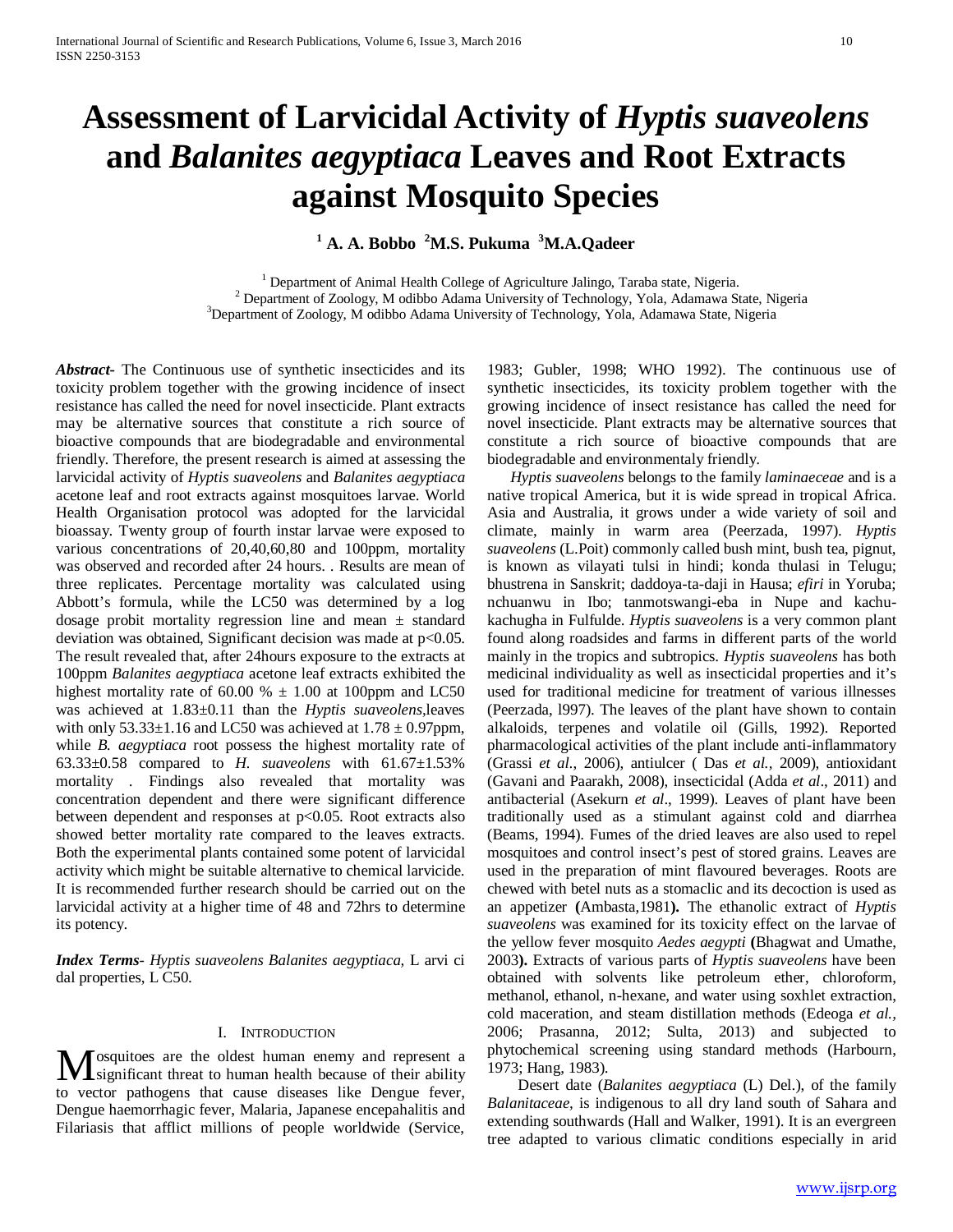regions with extremely high temperature and scarce water, thus helps in combating desertification (Gour and Kant, 2012). The tree is widely distributed in many tropical countries of Africa and Asia . The flowering time generally occurs during November-April, while the fruiting takes place during December-July. The tree is rich is medicinal ingredients and contains other useful products with multi use in rural lives and industry. Among such useful products, high level of oil (30-60%) can be extracted from seeds with valuable application as cooking oil as well as biofuel (Moktar and Abdallah, 2013). Secondary metabolites like rotenone, bergopin, steroids and flavonoids were detected in different parts of the tree. Also, *B. aegyptiaca* is named as an African-Asia saponins producing plant due to its high constituent of saponin compounds. These multiple chemicals have proved different biological activities including moluscicidal, larvicidal, mosquitocidal and insect antifeedant properties, beside other industrial uses (Moktar and Abdallah, 2013). Gajalakshim *et al.* (2003) reported that *B. aegyptiaca* contain active component, saponin that prove to have insecticidal properties against *Tribolium castaneum.* Chothani and Vaghasiya (2011) also asserted that fruits kernel of *B. aegyptiaca* show larvicidal properties against *Anophelis arabiense* and *Aedes aegypti.*

## II. METHODOLOGY

## **2.1 Collection of plant materials**

 Two different plants were used for the study i.e *Hyptis suaveolens* (bush tea) and *Balanites aegyptiaca* (Balanitaceae). The plant parts was collected in and around Jalingo metropolis, and was authenticated by a Taxonomist from the Department of Plant Science MAUTECH.

#### **2.2 Collection and Rearing of larvae**

 Larvae of mosquitoes were collected from any available stagnant water within and around Jalingo metropolis using dipper and pipette as described (Adeleke *et al*., 2008) and was transported to the laboratory of the Modiddo Adama University of Technology Yola. Larvae were reared in a rearing tray containing tap water and cover by fine nylon mesh. The larva were feed with food containing mixture of cabin biscuit and yeast until the  $4<sup>th</sup>$  instar larvae was reached.

# **2.3 Preparation of stock solution and test Concentration**

 The leaves and roots of the plant were shaded dried, pulverized and sieved to get a fine powder from which the extract was prepared. Methanol and Acetone extract of the plant were obtained by taking 200g of the powder leaves and root in a separate container and 200ml of the solvent was added. The cap vial was screwed and shaken vigorously to dissolved or dispersed the material in the solvent. The mixture was then be filtered through Whatmam filter paper and the filtrate was then evaporated under reduced temperature at 50°c on a water bath dryness to obtain the crude extract. The stock solution was diluted separately (WHO, 2005).

## **2.4 Larvicidal Bioassay**

 Larvicidal Bioassay was done according to a standard procedure provided by World Health Organization; Guideline for laboratory and field testing of mosquito larvicide (WHO, 2005). With slight modifications. 20 fourth instar larvae were transferred by means of strainer or droppers to small disposable test cups or vessels each containing 200m1 of water. The depth of the water in the cups was maintained between 5cm and 10cm. 0.2m1 of the stock was then added to 200m1 in the cups to obtain the desire target dosage stating with the lowest concentration of 20ppm, 40ppm, 60ppm, 80ppm and 100ppm respectively. Three replicates for each concentration and equal number of control were simultaneously set up with tap water, to which 1 ml of the solvent added. Larval food was then added to each test cup. After 24hr exposure, larval mortality was then recorded. Moribund larvae were counted as dead larvae for calculating percentage mortality. The result was then recorded on the data recording forms. If the control mortality is between 5% and 20%, the mortalities of the treated groups was corrected according to Abbott's formula (Abbort, 1925).

#### **2.5 Precautionary Measures to Prevent larval Mortality**

 A broad surfaced rearing container was used with intermittent food supply, food was provided in a finely crushed and suspended form, while Scum formation was reduced by using a glass rod to regularly stir the water so as to enhance aeration.

#### **2.6 DATA ANALYSIS**

 LC50 value was calculated from a log dosage, probit mortality regression line at 95% CL of upper confidence limit (UCL) and lower confidence level (LCL). Using Abbot's formula percentage mortality was calculated and the mean  $\pm$ standard deviation presented. Analysis of variance (ANOVA) was used to determine the significant differences between treatments. Regression analysis was used to determine the relationship between concentrations and mortality rate. Results with p<0.05 will be considered statistical significance.

#### III. RESULTS

## **3.1 Larvicidal Activity of Acetone Leaf Extracts on Fourth Instar Larvae of Mosquito.**

 Table 1 shows the percentage mortality of the 4th instar larvae of mosquito exposed for 24hrs to various concentrations of acetone extracts of the two plants. The larvicidal activity of *H. suaveolenss* leaves showed, 30.00%, 31.67%, 41.33%, 43.33% and 53.33% mortality when exposed to various concentrations of 20,40,60,80 and 100ppm respectively. The *H.suaveolens* achieved the highest mortality of 53.33% at 100ppm and LC50 at 1.16 ppm, while the lowest mortality rate of 30.0% at 20 ppm and LC50 achieved at 1.78ppm. The *B. aegyptiaca* leaves recorded a result of 40.00%, 40.00%, 45.00%, 48.00% and 60.00% for the same concentrations of 20,40,60,80 and 100 respectively. Lowest mortality of 40.00% was recorded in 20ppm and the highest mortality of 60% in 100 ppm

## **3.2 Larvicidal Activities of Acetone Root Extract on Fourth Instar Larvae of Mosquito**

 Table 2 showed the result of percentage mortality of acetone extracts of the two experimental plants parts on mosquito larvae. *H. suaveolens* showed percentage mortalities to be 23.00%, 31.00%, 38.33%, 51.67% and 61.67% for concentrations of 20,40,60,80 and 100ppm. while *B. aegyptiaca* root showed 26.67%, 30.00%, 40.00%, 58.33%, 63.33% . Highest mortality of 63.33% was obtained in *B. aegyptiaca* root and the lowest percentage of 26.67% was recorded.

**3.3 LC50 with (95%) limits of the tested plant extracts against mosquito species.**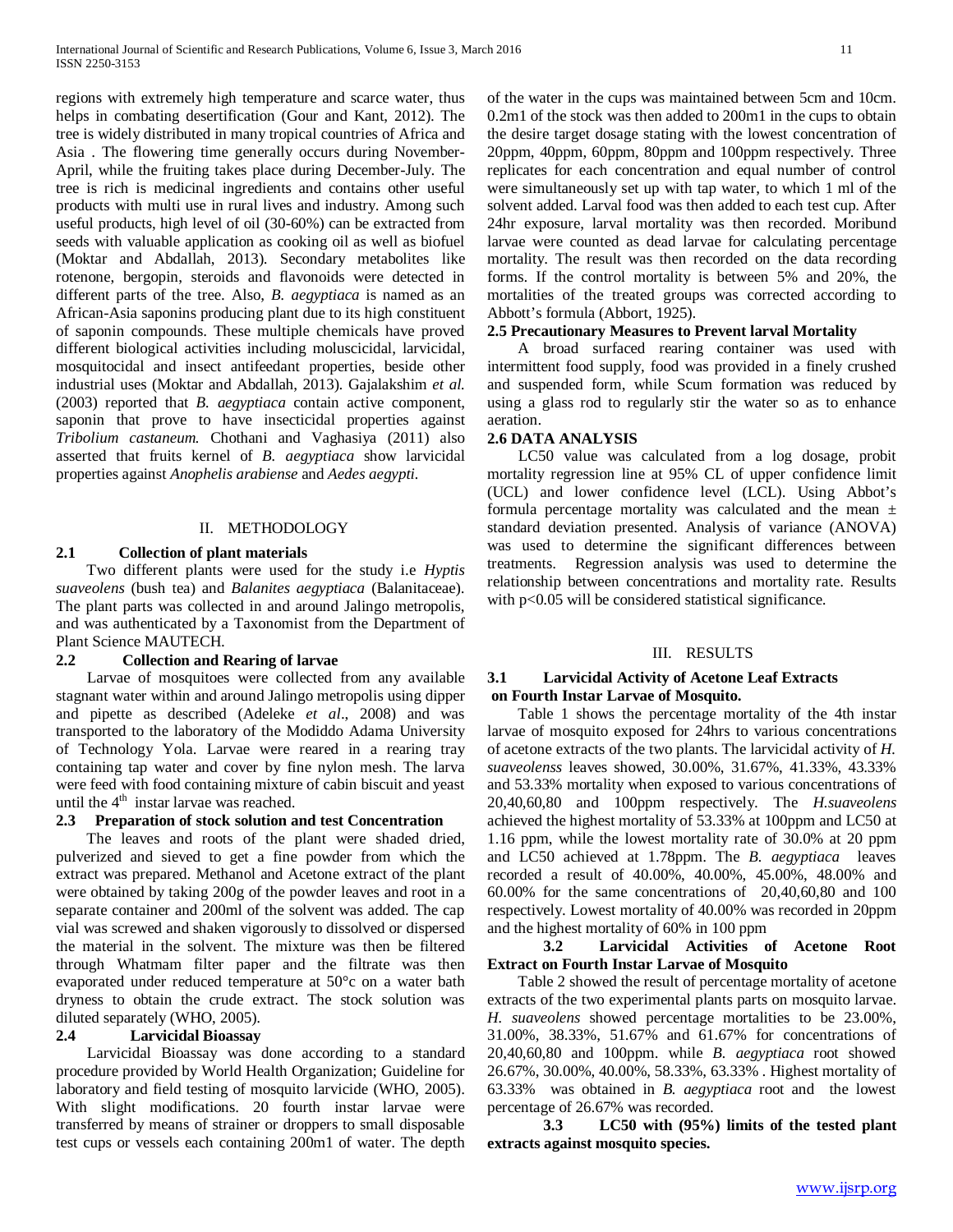Table 3: Shows the lethal concentration LC50 with fiducial limit of the tested plant extract against mosquito species the LC50 value of 1.78ppm with LCL of 4.11 and UCL of 5.18 were recorded for *H. suaveolens* leaves. In the same way, *B.* 

*aegyptiaca* leaves achieved LC50 at 1.83 ppm with LCL of 4.42 and UCL of 5.25, while *H.suaveolens root* shows 1.79ppm with LCL of 4.12 and UCL of 5.20., *B. aegyptiaca* root showed an LC50 at 1.75 with LCL of 4.10 and UCL of 5.11.

# **Table 1 Percentage Mortality of twenty Mosquito Larvae (20) Exposed for 24 hours to Different Concentrations of Acetone Leaf Extracts in Parts Per Million (ppm)**

| Observed Percentage Mortality of Larvae |                                                                                                                                                                       |                                                                                                                                                                                     |  |  |  |
|-----------------------------------------|-----------------------------------------------------------------------------------------------------------------------------------------------------------------------|-------------------------------------------------------------------------------------------------------------------------------------------------------------------------------------|--|--|--|
| Concentration in ppm                    | H, suaveolens                                                                                                                                                         | B. aegyptiaca                                                                                                                                                                       |  |  |  |
| control<br>20<br>40<br>60<br>80<br>100  | $0.00 \pm 0.00^a$<br>$30.00 \pm 1.00^b$<br>$31.67 \pm 0.58^{\mathrm{b}}$<br>$41.67 \pm 1.73$ <sup>b</sup><br>$43.33 \pm 1.53^{\circ}$<br>$53.33 \pm 1.16^{\text{ b}}$ | $0.00 \pm 0.00^{\text{a}}$<br>$40.00 \pm 1.53$ <sup>a</sup><br>$40.00 \pm 153$ <sup>a</sup><br>$45.00 \pm 1.58$ <sup>a</sup><br>$48.00 \pm 1.16$ <sup>a</sup><br>$60.00 \pm 1.00^a$ |  |  |  |

Values with same superscript on the same column are not significantly different from each other  $p<0.05$ . Values are l

±SD of 3 replicates.

# **Table 2 Percentage Mortality of twenty Mosquito Larvae (20) Exposed for 24 hours to Different Concentrations of Acetone Leaf Extracts in Parts Per Million (ppm)**

| Observed Percentage Mortality of Larvae |                               |                               |  |  |
|-----------------------------------------|-------------------------------|-------------------------------|--|--|
| Concentration in ppm                    | H. suaveolens                 | B. aegyptiaca                 |  |  |
| Control                                 | $0.00 \pm 0.00$ <sup>a</sup>  | $0.00 \pm 0.00 a$             |  |  |
| 20                                      | $23.00 \pm 0.58^{\mathrm{b}}$ | $26.67 \pm 0.58$ <sup>a</sup> |  |  |
| 40                                      | $31.00 \pm 1.00$ <sup>a</sup> | $30.00 \pm 0.09^{\text{ a}}$  |  |  |
| 60                                      | $38.33 \pm 1.53^{\mathrm{b}}$ | $40.00 \pm 1.00^{\text{ a}}$  |  |  |
| 80                                      | $51.67 \pm 1.53$ <sup>a</sup> | $58.33 \pm 0.58$ <sup>a</sup> |  |  |
| 100                                     | $61.67 \pm 1.53$ <sup>a</sup> | $63.33 \pm 0.58$ <sup>a</sup> |  |  |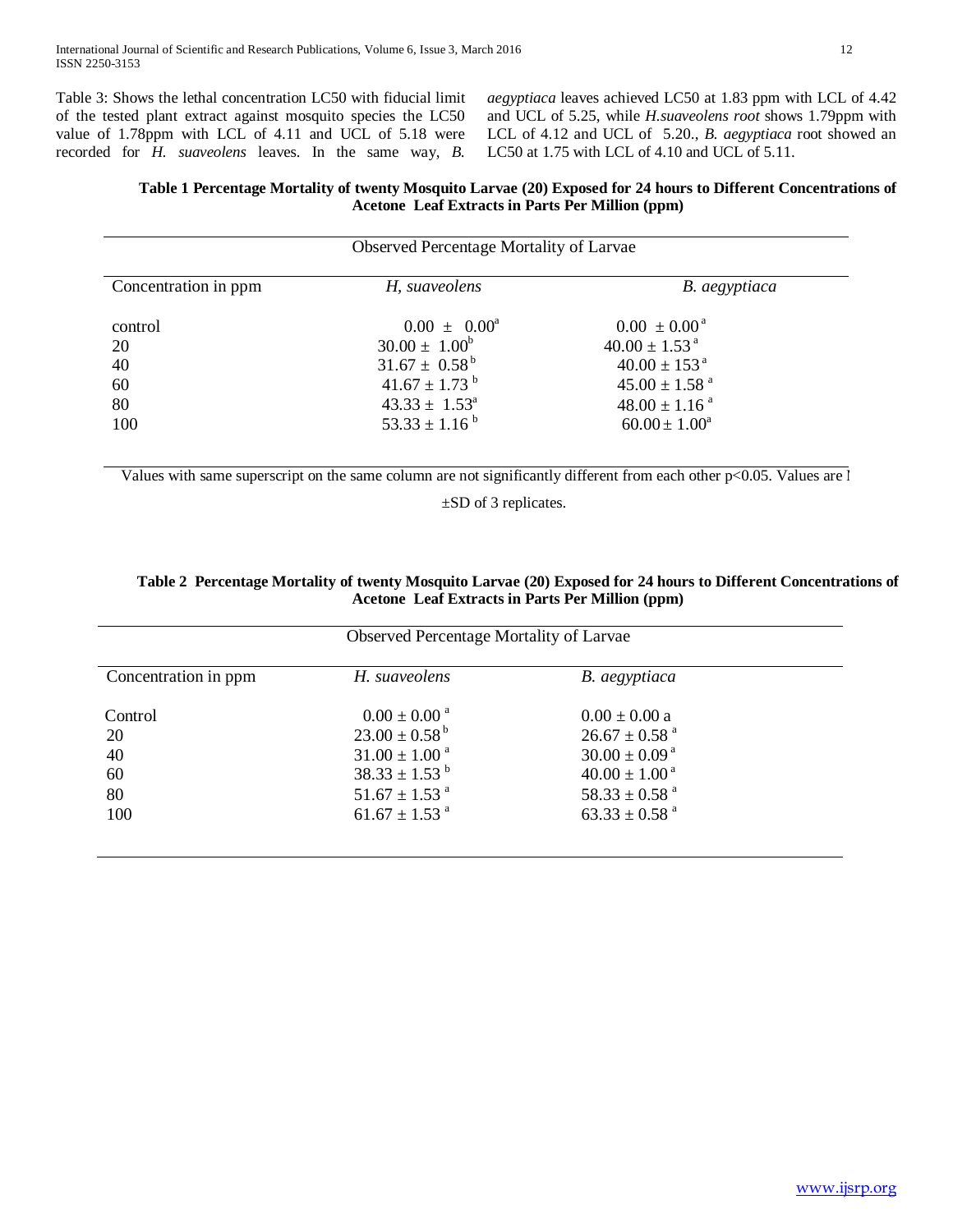|         | <b>Plant Extract</b>      | LC50(ppm) | LCL(ppm) | ULC(pp) |
|---------|---------------------------|-----------|----------|---------|
|         |                           |           | (nnm)    | m)      |
| $LC50=$ | H. suaveolens leaves 1.78 |           | 4.11     | 5.18    |
|         | B. aegyptiaca leaves 1.83 |           | 4.42     | 5.25    |
|         | H. suaveolens root 1.79   |           | 4.12     | 5.20    |
|         | B. aegyptiaca root        | 1.75      | 4.10     | 5.11    |
|         |                           |           |          |         |
|         |                           |           |          |         |

 **Table 3 LC50 with (95%) limits 0f the tested plant extracts against mosquito species.**

Lethal concentration of 50% Mortality. LCL= lower confidence limit, ULC= upper confidence limit, at  $p< 0.05$ .

#### **4.1 DISCUSSION**

 Mosquitoes in the Larval stage are attractive targets for pesticides because they breed in water sources. However, introduces many risks to people and or the environment and due to the continuous increase in their resistance to familiar synthetic insecticide, better alternative means are sought (Hag *et al.,*1999). Natural pesticides, especially those derived from plants are more promising in this aspect (Ameer and Mehlhorn, 2006). A considerable plant derivative has shown to be effective against Mosquitoes Larvae with a safer manner. In this study acetone leaves and root extracts of *Hyptis suaveolens* and *Balanites aegyptiaca* were found to have some Larvicidal activity against Mosquito Larvae at various Concentration rate in parts per million (ppm) as shown in table 1-2. The larvicidal activity was found to be higher against the fourth instar larvae at the highest concentration rate of 100 ppm. This is in accordance with the result (Rawani *et al.,* 2009), that the higher mortality rate was recorded with increase in Concentration against Mosquito species. The result revealed that maximum larvicidal activity was observed in *B. aegyptiaca* acetone leaf extract at 100ppm, and LC50 was achieved at  $1.83 \pm 0.11$ ppm, while the Lowest mortality rate was observed in *H. suaveolens* acetone leaf extacts and LC50 was achieved at a concentration of  $1.78 \pm 0.96$  ppm, this results showed that *B. aegyptiaca* was more active as a larvicide compared to *H.suaveolens* which is in accord with the results (Bishnu and Zee, 2005). Also *B. aegyptiaca* acetone root extracts exhibited the highest mortality rate of  $63.33 \pm 0.58\%$  at 100 ppm and LC50 was achieved at  $1.75 \pm 0.25$  ppm, while *H.suaveolens* acetone root had the lowest mortality rate of 61.67  $\pm$  1.53% with LC50 at 1.75  $\pm$  0.19. The results showed that, *B.aegyptiaca* acetone root exhibited the highest mortality. These findings is in accord with the findings (Bishau and Zeev, 2005), that *B. aegyptiaca* root extracts seemed the most lethal, among the various part tested against the control of mosquito larvae. Earlier studies have shown that *Balanites* plant contain high amounts of saponins (Liu and Nakanishi, 1982; Kamel *et al.,* 1991). However, this is in contrary with the findings (Kavendan *et al.*, 2014), who reported that *H. suaveolens* demonstrated the highest mortality against Mosquito larvae. This variation might be attributed to the method of extractions as well as solvent used in the extraction process. The results obtained are not significantly different from each other at P>0.05. Both the leaves and the root of the experimental plants parts revealed some larvicidal activity at different concentration, however, *B. aegyptiaca* root has more potent in larvicidal activity compared to *H. suaveolens* root which is in agreement with the work (Olofsdofter *et al*., 2002; Zhang and Fu, 2010; Pukclai *et al.*, 2010), who reported that the root extract exudes higher amount of the bioactive compounds than the leaves and fruits, but contrary with the findings (Yadav and Panghal, 2010). that, the fruit extracts has high amount of bioactive. From the results obtained all the tested plants possessed different range of larvicidal activities which might be used as a traditional mosquito control agent. On the basis of the present investigation results acetone root extracts of *B. aegyptiaca* possessed the highest larvicidal bioactive which might be suitable alternative to chemical synthetic larvicide as they are safe, environmentally friendly, inexpensive and available everywhere in the world. It is therefore, recommended further research should be carried out on the larvicidal activity at a higher time of 48 and 72hrs so as to determine its potency.

#### ACKNOWLEDGMENTS

Authors are thankful to Mr. B. Bristone of the Department of plant science MAUTECH, for his assistance in identifying the plants species, also Mallam Murtala Lawan Raji principal Technologist, Biochemistry Department, Modibbo Adama University of Technology, Yola. Adamawa State, Nigeria and Mallam Ibrahim Hayatu of MAUTECH in the larvicidal bioassay is warmly acknowledged

#### **REFERENCES**

- [1] Abbot, W.S. (1925). A method for computing the effectiveness of an insecticide. Journal of Economic Entomologyl 18: 265-267
- [2] Adda, C., Atachi, P., Hell, K. and Tam O. M (2011). Potential use of the bush mint, Hyptis suaveolens, for the control of infestation by the pink stalk borer, Sesamia calarnistis on maize in southern Benin, West Africa Journal lnsect Science .11.33.
- [3] Adeleke, D.A., Oniye, S. J. and Muhammed, Y.A (2008). Studies on Mosquitoes breeding in rock pools on inselbergs around Zaria, northern Nigeria. Journal of Vector Borne Diseases 45: 21-28.